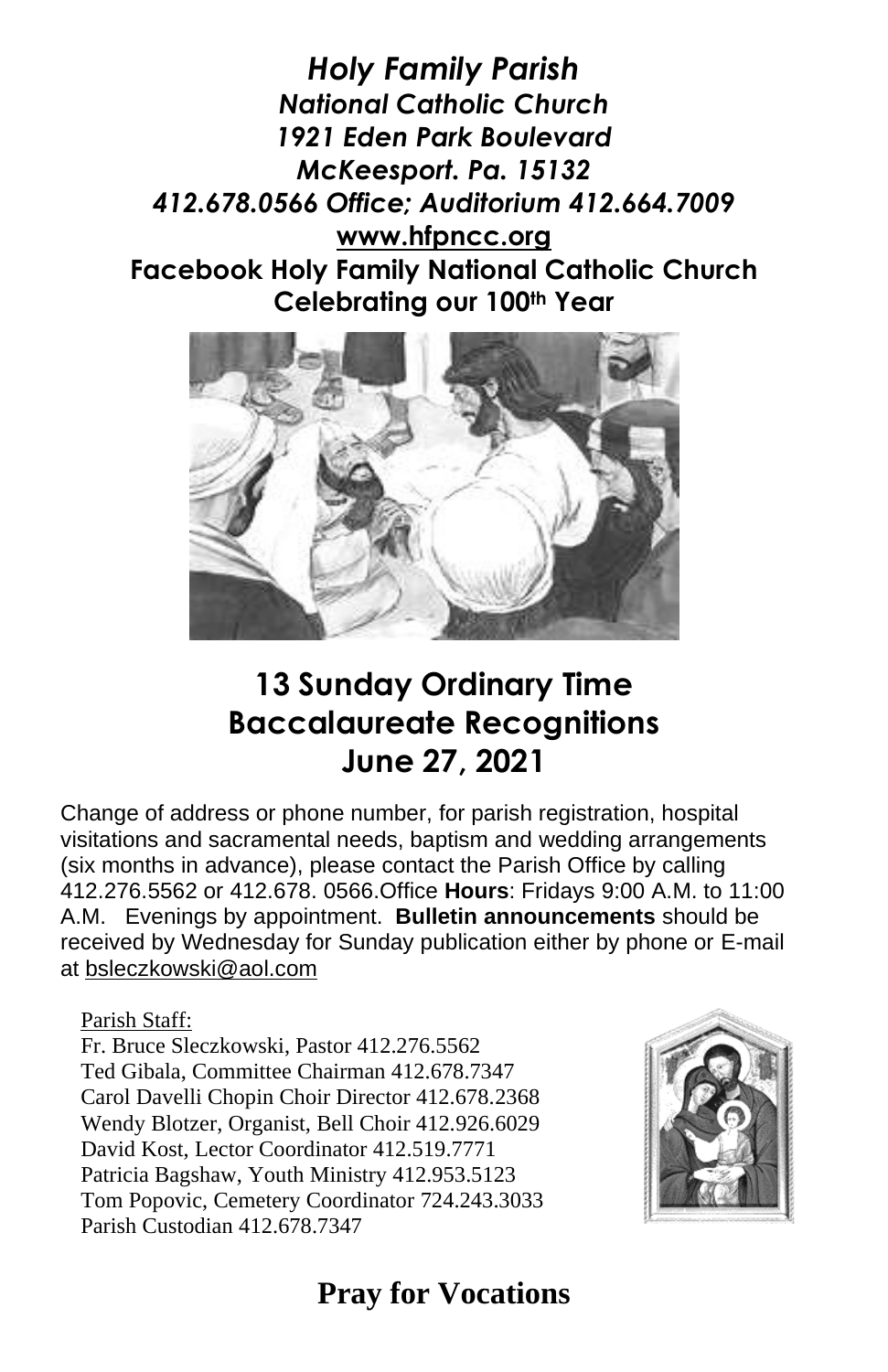## **THIS WEEK**

## **Sunday, June 27, 2021 13 Ordinary Time Baccalaureate Recognition**

Holy Mass 9:00 A.M.

+Deceased members of the Piekielek and Gliwa families Int. Steffania Piekielek



**Sunday, July 4, 2021** 14 **Ordinary Time** Holy Mass 9:00 A.M.

**+Mildred & Ignatius Buzailoski** (wedding

Ann.) Int. daughter Terry Allen; +**Anna Mastrovich** (19<sup>th</sup>) Ann) Int. daughter Carol Davelli

*Although the state and other denominations have loosened Covid-19 restrictions, we will continue with our current practice here in Holy Family for the next few weeks. Masks are still required, but those with respiratory problems are exempt. Please do not congregate in the Narthex before and after Mass. You can extend your greetings six feet apart outside keeping everyone safe. Thank You.*

#### **A Prayer for Vocations**

Let us pray. Heavenly Father, Master of the harvest, we humbly ask You to send more laborers into Your fields, for the work is indeed great. Grant more faithful priests and deacons to Your Polish National Catholic Church. We ask this through Jesus Christ Our Lord. Men.

#### **Congratulations Graduates**

This year we will be acknowling the graduates of our parish for both the 2020 and 2021 graduating classes.:

### **Class of 2020**

**Fred Angel Jr**. Geneva College with a Bachelor of Science in Engineering and Bachelor of Science in chemistry. **Jenna Rouzzi** McKeesport Area High School **Jacob Ghetian** Elizabeth Forward High School **Stanley Szatkowski** Gateway High School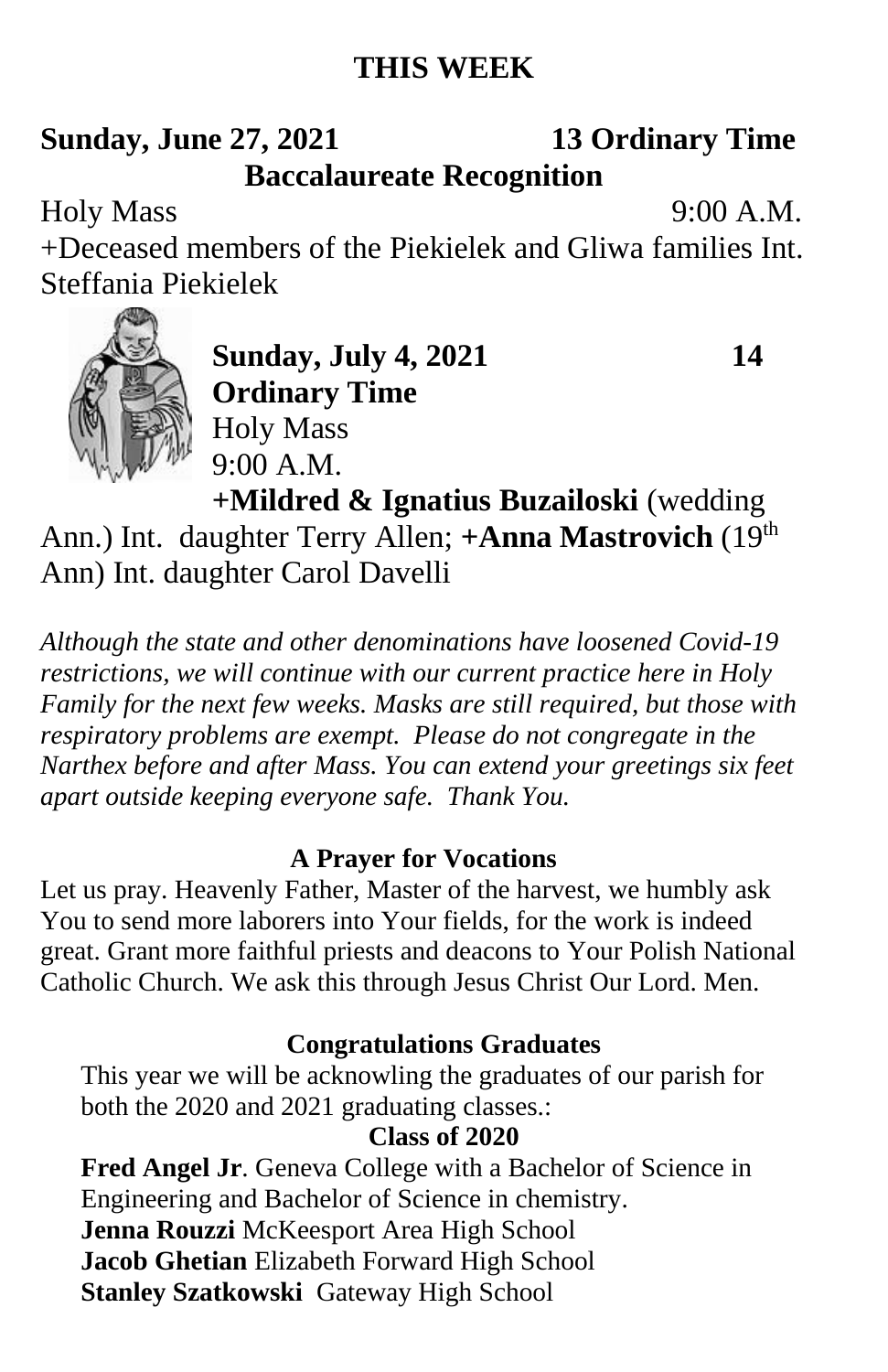### **Class of 2021 Abbey Foster** University of Pittsburgh School of Nursing **Matthew Nemec** California University of PA Bachelor of Science in Business Management **Jack Foster** Avonworth High School **Benjamin Jackson** Norwin High School **Jack Lazar** Thomas Jefferson High School



**Jacob Ghetian, Jack Foster** and **Jack Lazar** will also we presented with an Acolytle Service Cross and be inducted into the Holy Family Parish Sacristan order for their years of service at the altar..

### **Something to Ponder**

"Faith is a living, bold trust in God's grace, so certain of God's favor that it would risk death a thousand times trusting in it."

Biblical faith is not a leap in the dark. It's not hoping something is there on the other side to catch you. Biblical faith is a complete trust in the trustworthy God who is there and who is not silent.

We see here how faith took Jairus from a life of fear to peace. We see how faith took the woman from a life of suffering to healing. But faith does more than just makes us feel better. It connects us to Jesus.

And right now, every one of us is on a faith unfaith to faith.



journey—on a spectrum ranging from

On the one end, unfaith says, "You

know, Jesus was a good guy. Great teacher. Did some cool stuff. I like him. But God? The Bible? Nah. Not taking that leap. I'll follow his teachings, but I won't call him Lord."